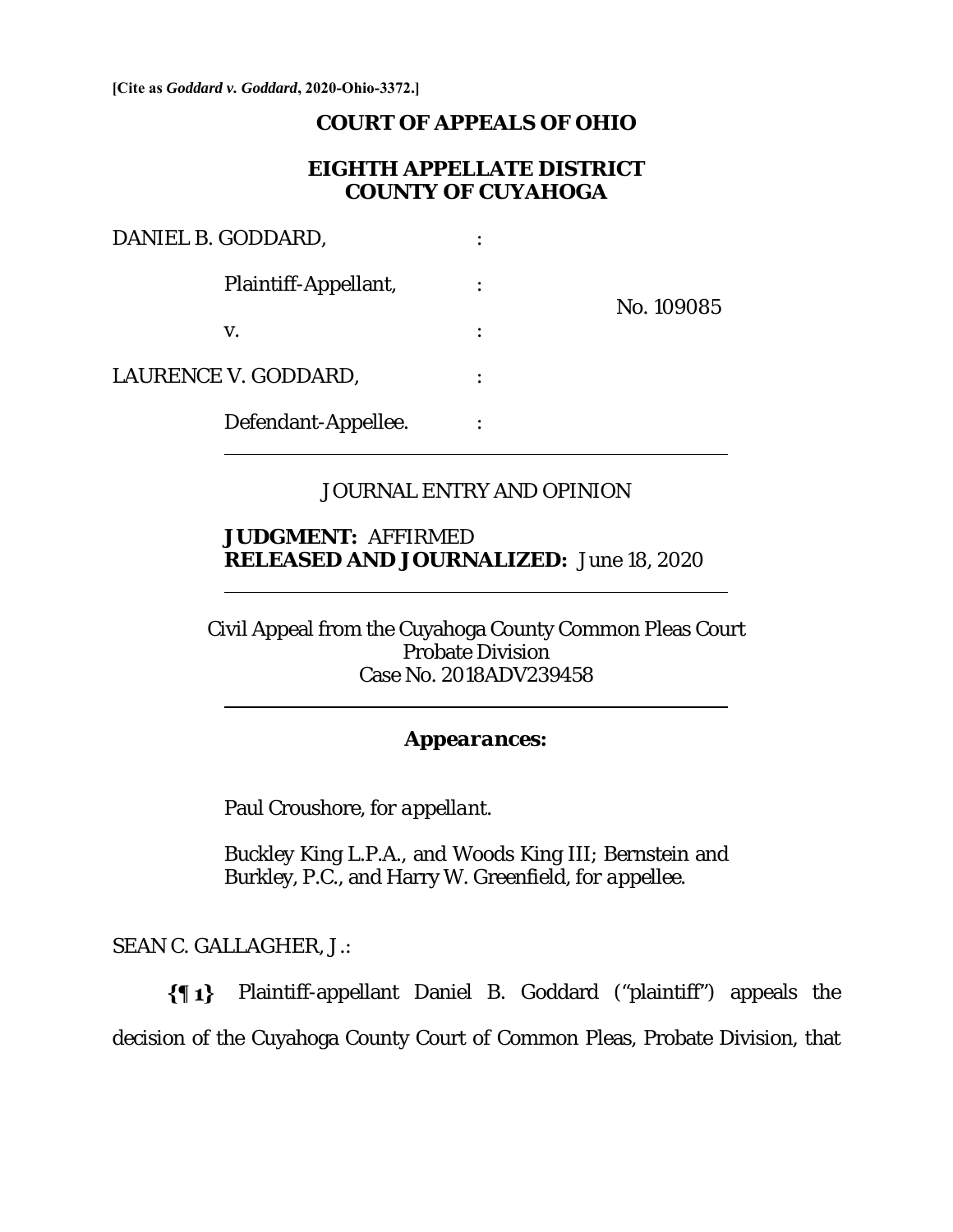granted summary judgment in favor of defendant-appellee Laurence V. Goddard ("defendant"). Upon review, we affirm the decision of the trial court.

## **Background**

On December 10, 2018, plaintiff filed a complaint for breach of fiduciary duties against defendant. The complaint alleged that plaintiff is a beneficiary of three trusts and that defendant, who is plaintiff's father, is the trustee over the trusts. Plaintiff claimed that defendant breached his fiduciary duties and sought the removal of defendant as trustee, an accounting of the trusts, modification or termination of the trusts, damages, and other relief.

The complaint alleged that two of the subject trusts were established  $\{ \P_3 \}$ in 2005 when plaintiff's parents divorced. One trust instrument was dated May 22, 2005 ("the May 2005 trust") and was a revocable trust. The other trust instrument was dated June 21, 2005 ("the June 2005 trust") and was an irrevocable trust. The complaint further alleged that prior to the divorce, defendant created the Goddard Family, LLC ("the GFLLC"), in which plaintiff has an interest. The complaint states that the third trust instrument purportedly was entered on June 1, 2012 ("the June 2012 trust").

 $\{\P\}$  Plaintiff claimed that he was unaware he was the beneficiary of any trust instrument or agreement until on or about February 29, 2012. Moreover, he claimed that he did not recall signing any trust instrument between himself and defendant at any time and that he never agreed to assign his membership interest in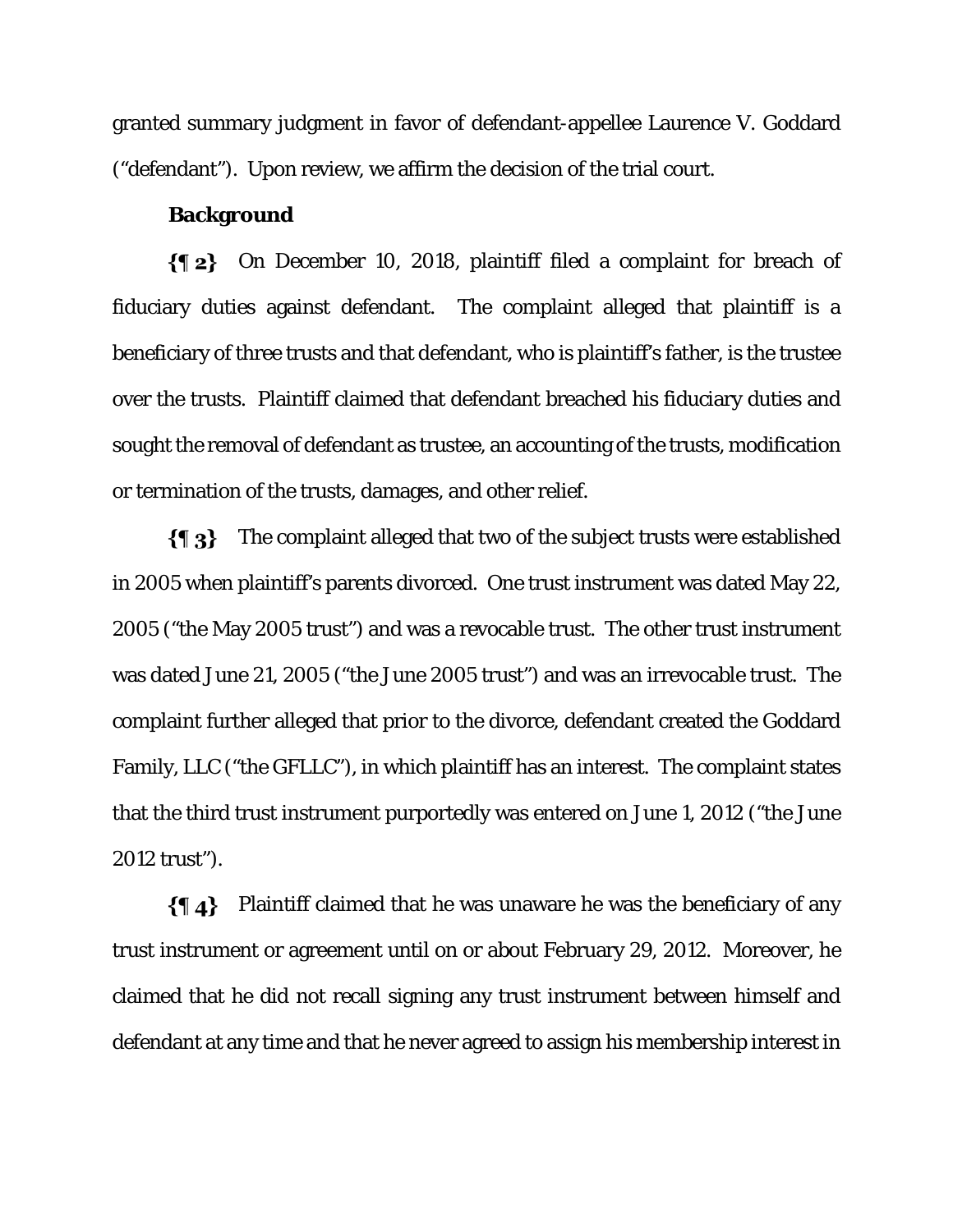the GFLLC. The complaint raises a number of other allegations concerning defendant's alleged breach of fiduciary duties involving the trusts.

 $\{ \P_5 \}$ Defendant filed an answer that set forth a number of affirmative defenses. In the course of proceedings, defendant was granted leave to file a motion for summary judgment. In defendant's motion for summary judgment, defendant stated that both of the 2005 trusts had been fully administered since at least 2012, that all disbursements were made for plaintiff's benefit, that plaintiff received a complete accounting of trust payments, that plaintiff's interest in the GFLLC was transferred to the June 2012 trust, and that plaintiff's 29.47 percent interest in the GFLLC has remained unchanged. Defendant presented evidence showing that the GFLLC was established by him as part of his estate planning for his family and that the operating agreement confers decision-making authority on him as the manager of the GFLLC. Defendant stated that advancements made for plaintiff's benefit from the GFLLC were added to the loan account from the GFLLC and kept as part of the financials of the GFLLC. Defendant set forth additional arguments and attached documentation to his motion, including supporting affidavits, bank statements, trust accountings, and financial records. He also referred to other evidence already in the record. Additionally, defendant argued that plaintiff's claims were barred by the statute of limitations under R.C. 5810.05.

 $\{ \phi\}$  Plaintiff opposed defendant's motion for summary judgment. Plaintiff conceded "that the 2005 trusts have been administered and therefore no genuine issue of material fact exists as to his claims relating to the administration of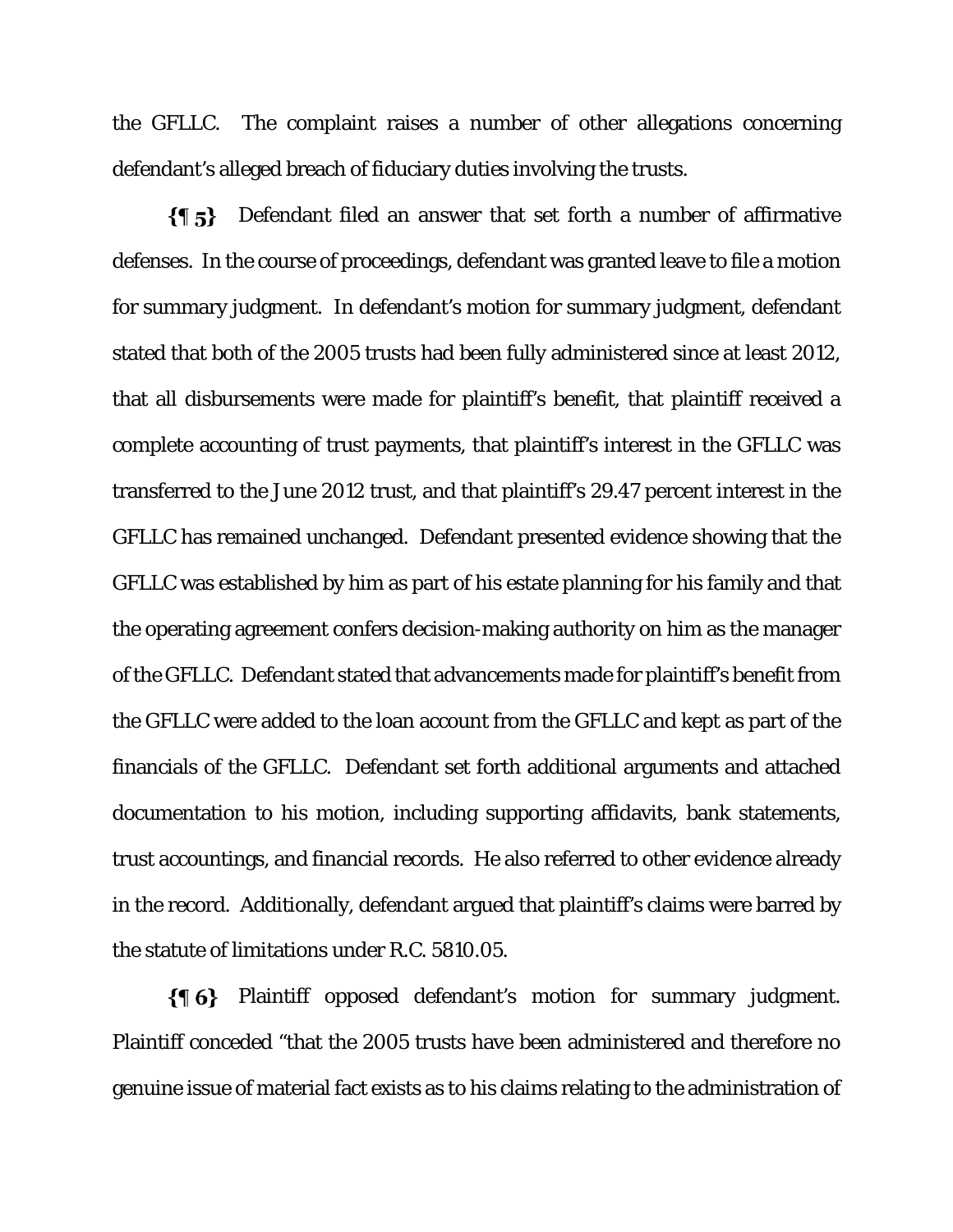those trusts." Plaintiff argued that genuine issues of fact remained regarding the creation and execution of the June 1, 2012 trust and claimed he could not have signed the trust instrument since defendant's visit to New York occurred before the effective date of the trust instrument. Plaintiff provided an affidavit in which he denied signing the trust instrument. He also argued that the value of his membership interest in the GFLLC was in dispute, noting its "modest growth." Plaintiff claimed that he believed the disbursements to him from the GFLLC were gifts from defendant as opposed to a loan, and he asserted that defendant's accounting of the money as a loan was a breach of fiduciary duty. He also pointed to delays in being provided with tax documents related to his interest in the GFLLC. He made many accusations and claimed that genuine issues of material fact existed as to whether defendant breached his fiduciary duty "by [not] acting as a prudent investor in administering the plaintiff's trust" and as to whether the defendant acted in good faith in administering the trust and as manager of the GFLLC.

 $\{ \P\}$ On September 6, 2019, the trial court granted summary judgment in favor of defendant. The trial court found that plaintiff "became aware of the 2005 Trusts and the fact that there was a Trust that held the [GFLLC] by email from the Defendant on March 1, 2012" and that the 2005 trusts had been fully administered. The trial court held that plaintiff was barred by the four-year statute of limitations under R.C. 5810.05(C) from raising any issues regarding the 2005 trusts, including any activity regarding the GFLLC before March 1, 2012. The court also recognized plaintiff conceded in his brief in opposition to summary judgment that the 2005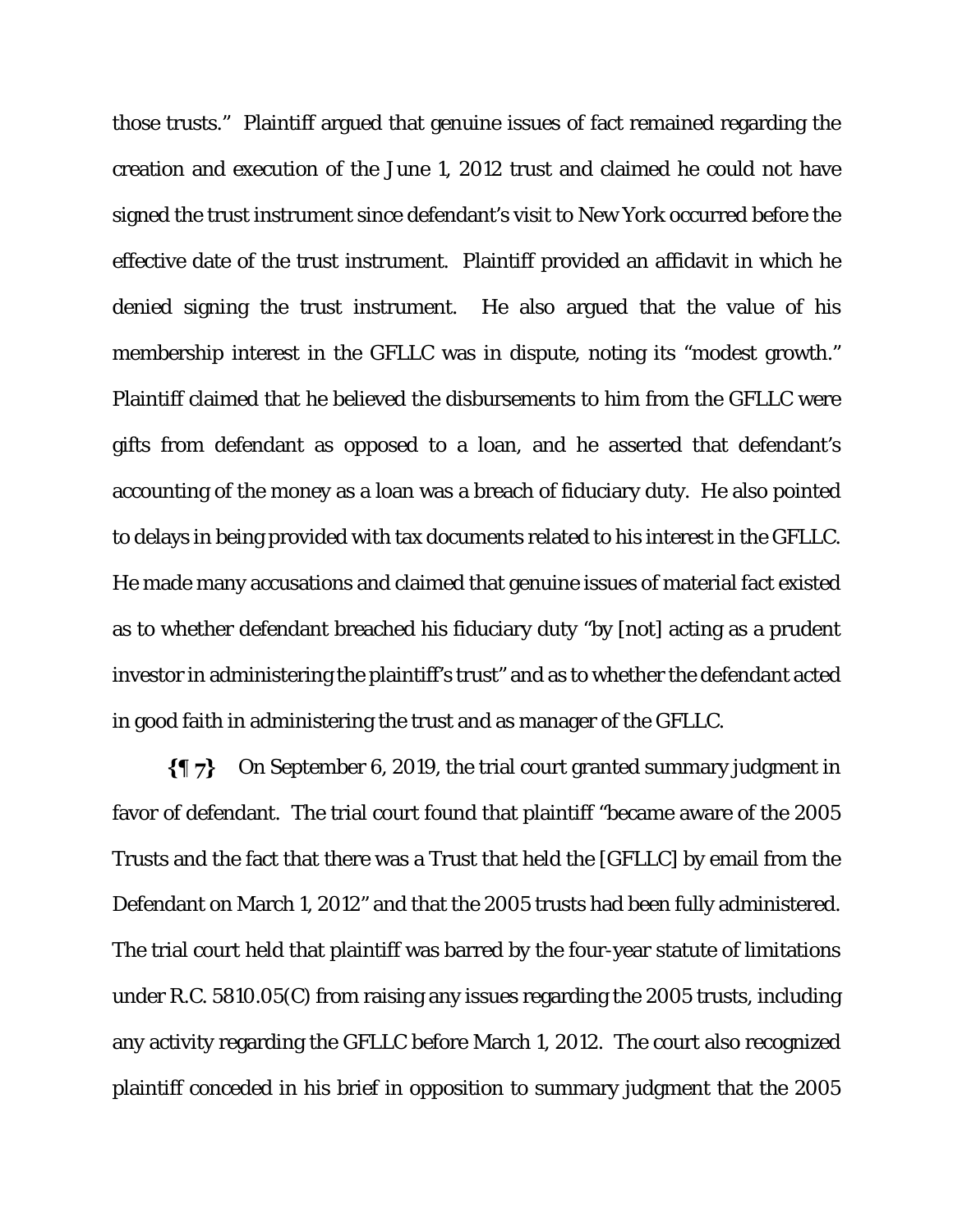trusts were not in issue. The trial court proceeded to find there were no genuine issues of material fact regarding the June 2012 trust. The trial court found plaintiff submitted a self-serving affidavit averring that he did not sign the trust instrument. The court recognized that plaintiff claimed he could not have signed the trust because defendant was not in New York on June 1, 2012, but that the signature line on the trust document was not dated. The court also noted a separate document dated June 1, 2012, that assigned his interest in the GFLLC to the 2012 trust and an email dated March 1, 2012, that was sent to plaintiff referencing a trust related to the GFLLC and the need to sign papers when defendant visited him in New York. The trial court also found plaintiff was on notice that payments for his expenses were not gifts by his father. The trial court referenced an email that clearly stated that insurance premiums, medical bills, and other expenses were paid by the trusts and/or the GFLLC. The court further found the exhibits filed by both parties established that "Plaintiff knows, or should know, the value of Plaintiff's membership interest in GFLLC." The trial court found that "the remainder of the Plaintiff's claims, regarding the June 1, 2012 Trust" were not supported by the evidence and that the statements in plaintiff's affidavit were contradicted by the record. In granting defendant's motion for summary judgment, the trial court concluded that plaintiff failed to demonstrate any genuine issues of material fact or set forth any evidence of a breach of fiduciary duty.

 $\{\P 8\}$  Plaintiff timely filed this appeal.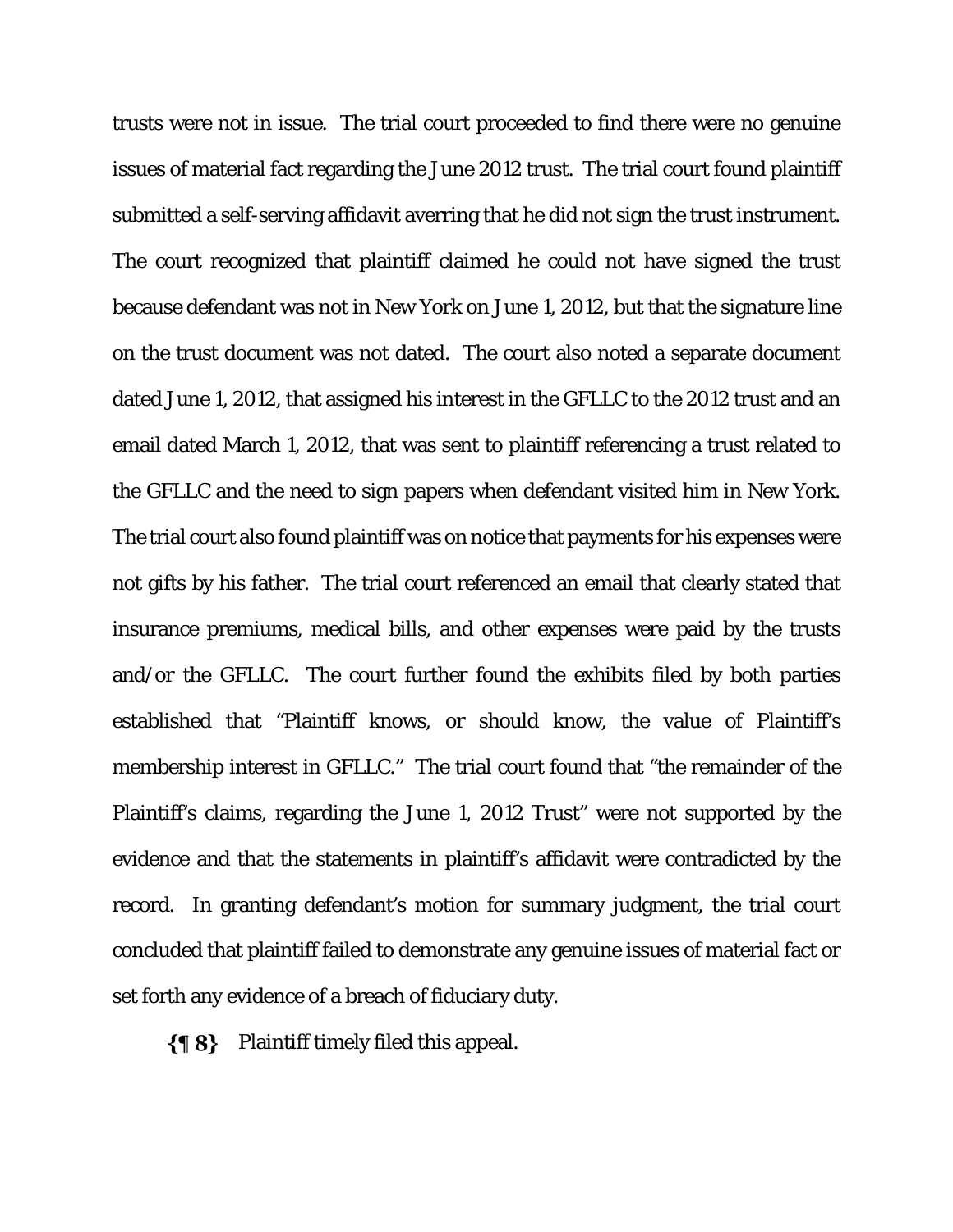#### **Law and Analysis**

 $\{\P\}$  Appellate review of summary judgment is de novo, governed by the standards set forth in Civ.R. 56. *Argabrite v. Neer*, 149 Ohio St.3d 349, 2016-Ohio-8374, 75 N.E.3d 161, ¶ 14. Summary judgment is appropriate only when "[1] no genuine issue of material fact remains to be litigated, [2] the moving party is entitled to judgment as a matter of law, and [3] viewing the evidence most strongly in favor of the nonmoving party, reasonable minds can reach a conclusion only in favor of the moving party." *Id*., citing *M.H. v. Cuyahoga Falls*, 134 Ohio St.3d 65, 2012- Ohio-5336, 979 N.E.2d 1261, ¶ 12. Once the moving party has satisfied its initial burden of identifying specific facts in the record that demonstrate an entitlement to summary judgment under Civ.R. 56, the nonmoving party has a reciprocal burden to set forth specific facts showing there is a genuine issue for trial. *Crenshaw v. Cleveland Law Dept*., 8th Dist. Cuyahoga No. 108519, 2020-Ohio-921, ¶ 33, citing *Dresher v. Burt*, 75 Ohio St.3d 280, 292-293, 1996-Ohio-107, 662 N.E.2d 264.

 $\{\P_1\}$  Under his sole assignment of error, plaintiff argues that the trial court erred in finding the statute of limitations had begun to run on March 1, 2012, as to the June 2012 trust. Plaintiff claims that his knowledge of the existence of the 2005 trusts on June 1, 2012, is not dispositive of when he knew or should have known of the alleged impropriety or when his claims accrued.

 $\{\P 11\}$  Initially, we recognize that the trial court determined that "the Plaintiff is time barred from raising issues regarding trusts existing [as of March 1, 2012] to which he is a beneficiary, including any activity regarding the GFLLC before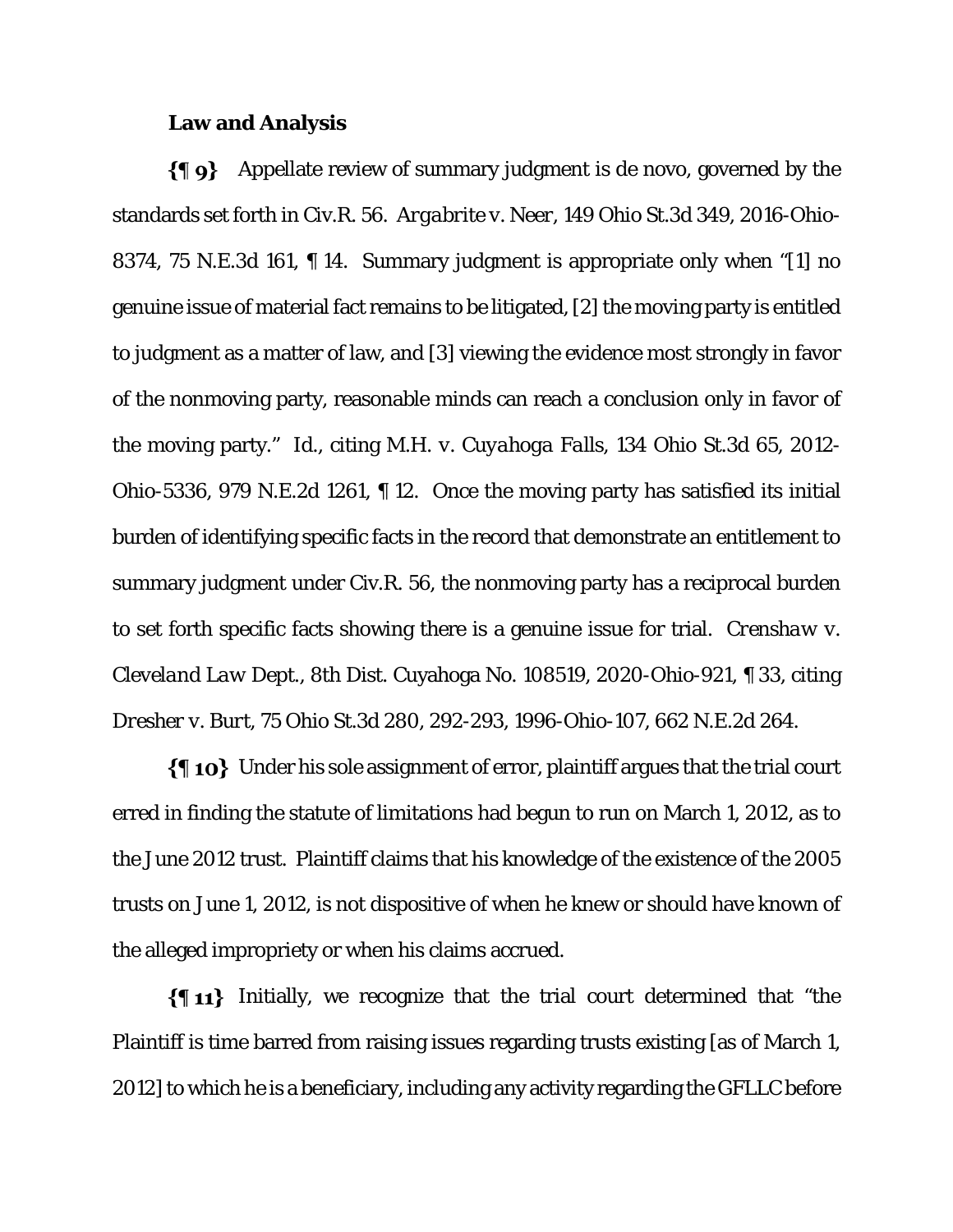that time." The only trusts in existence as of March 1, 2012, were the May 2005 trust and the June 2005 trust. The trial court proceeded to find that "the remainder of the Plaintiff's claims, regarding the June 1, 2012 Trust" were not supported by the record. Our review reflects that summary judgment was appropriately granted in defendant's favor.

 $\{\P 12\}$  The record reflects that the 2005 trusts were established upon the divorce of plaintiff's parents and had been fully administered since at least 2012. Plaintiff did not dispute that payments from the June 2005 trust were made for his benefit. The checks were drawn on plaintiff's trust bank account, and defendant provided bank records, financial statements, and other documents detailing the activity of the trusts. Evidence also showed that the GFLLC had been established and capitalized by defendant as an estate planning tool for his family on March 20, 2000. The operating agreement of the GFLLC conferred decision-making authority on defendant as the manager of the limited liability company. Plaintiff's membership interest in the GFLLC was initially held in the May 2005 trust and was the only asset of that trust. Evidence was provided showing that plaintiff's interest in the GFLLC was transferred to the June 2012 trust and that his interest in the GFLLC remained unchanged. In his opposition to summary judgment, "Plaintiff concede[d] that the 2005 trusts have been administered and therefore no genuine issue of material fact exists as to his claims relating to the administration of those trusts." Thus, the record demonstrates that summary judgment was warranted in defendant's favor with regard to the 2005 trusts.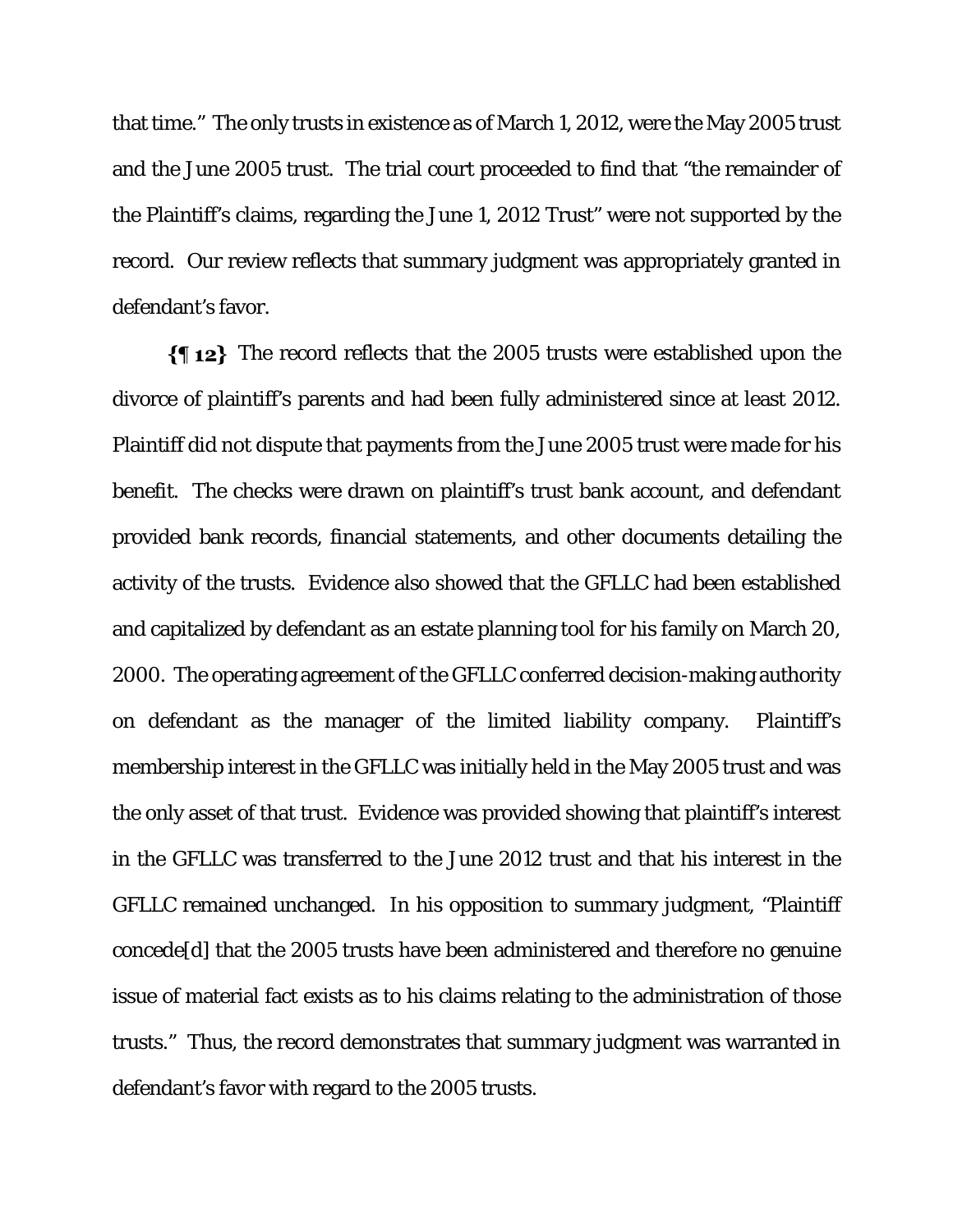$\{\P_1\}$  Not only did plaintiff concede the lack of any genuine issue of material fact relating to the administration of the 2005 trusts, but also, we agree with the trial court that the four-year statute of limitations under R.C. 5810.05(C) also bars any claims regarding the 2005 trusts, including any activity regarding the GFLLC before that time. Evidence of an email sent to defendant on March 1, 2012, reflects that plaintiff was made aware of the existence of trusts that had been set up by defendant, that distributions were made for plaintiff's benefit, and that the trusts had been substantially depleted. The email also referred to a "trust related to a company called Goddard Family LLC," which was described as "an estate planning vehicle and fund for family emergencies." Upon receiving this email, plaintiff should have been aware that his father was administering the trusts and that the disbursements received by plaintiff for his expenses were paid with funds from the trusts or were made from the GFLLC. Accordingly, we find no error by the trial court.

Defendant argues that because the assignment of error as presented should be overruled, that any additional arguments should be disregarded. We shall exercise our discretion in this regard; however, we recognize that plaintiff makes a cursory argument that the trial court erred in making its findings with regard to the June 2012 trust, makes general arguments that each of his claims should survive, and fails to point to sufficient evidence in the record upon which to find that any genuine issue of material fact exists in regard to his claims.

Plaintiff argues that the trial court erred in its findings regarding the execution of the June 2012 trust. The trial court noted evidence to contradict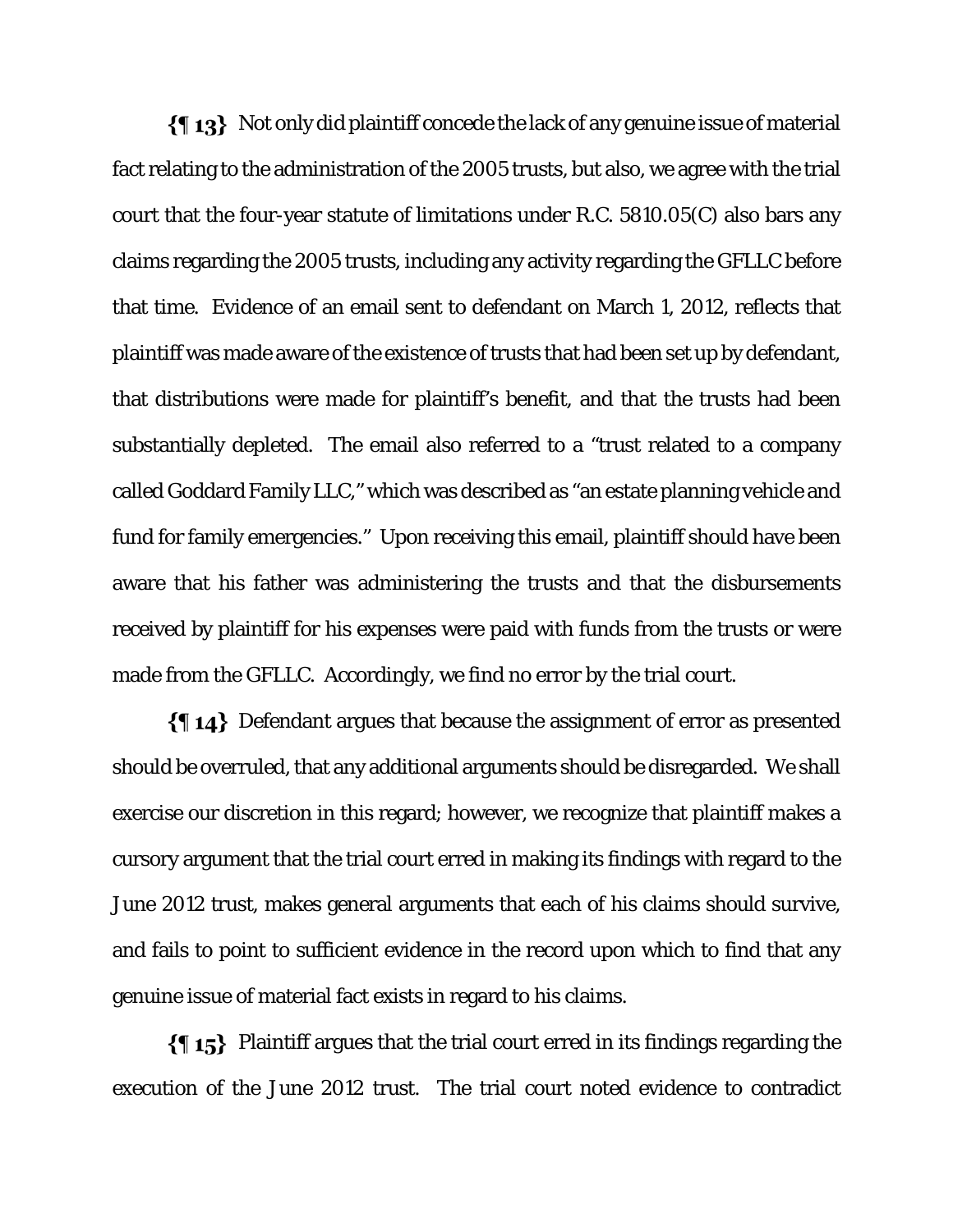plaintiff's self-serving averment that he did not sign the June 2012 trust instrument and his challenge to the circumstances surrounding its execution. The record shows that the signature on the June 2012 trust instrument was not dated, the March 1, 2012 email sent by defendant indicated that plaintiff needed to sign a document related to the trust "[w]hen I see you in NY," plaintiff did not dispute that defendant visited him in New York on March 16-17, 2012, and there was a separate document that assigned plaintiff's interest in the GFLCC. Also, we note that plaintiff provided no corroborating evidence to demonstrate that his signature on the instruments was not authentic and he failed to sufficiently demonstrate any genuine issue of material fact regarding the execution of these instruments. *See U.S. Bank Natl. Assn. v. Bobo*, 4th Dist. Athens No. 13CA45, 2014-Ohio-4975, ¶ 1; *Fifth Third Bank v. Jones-Williams*, 10th Dist. Franklin No. 04AP-935, 2005-Ohio-4070, ¶ 27-29.

 $\{ \text{I\,16} \}$  The trial court further determined that plaintiff was on notice of the source of funds used for his maintenance, that he knew or should have known of the value of his interest in the trust, and that there was insufficient evidence of a breach of fiduciary duty. Although plaintiff argues that the trial court erred in these findings, he fails to cite to sufficient evidence in the record to demonstrate that there is a genuine issue of material fact. Throughout this case, plaintiff has done little more than make self-serving statements and bald accusations to contradict the evidence presented by defendant.

 $\{\P\}$  Defendant presented evidence in support of his motion for summary judgment pursuant to Civ.R. 56. The evidence showed that plaintiff's membership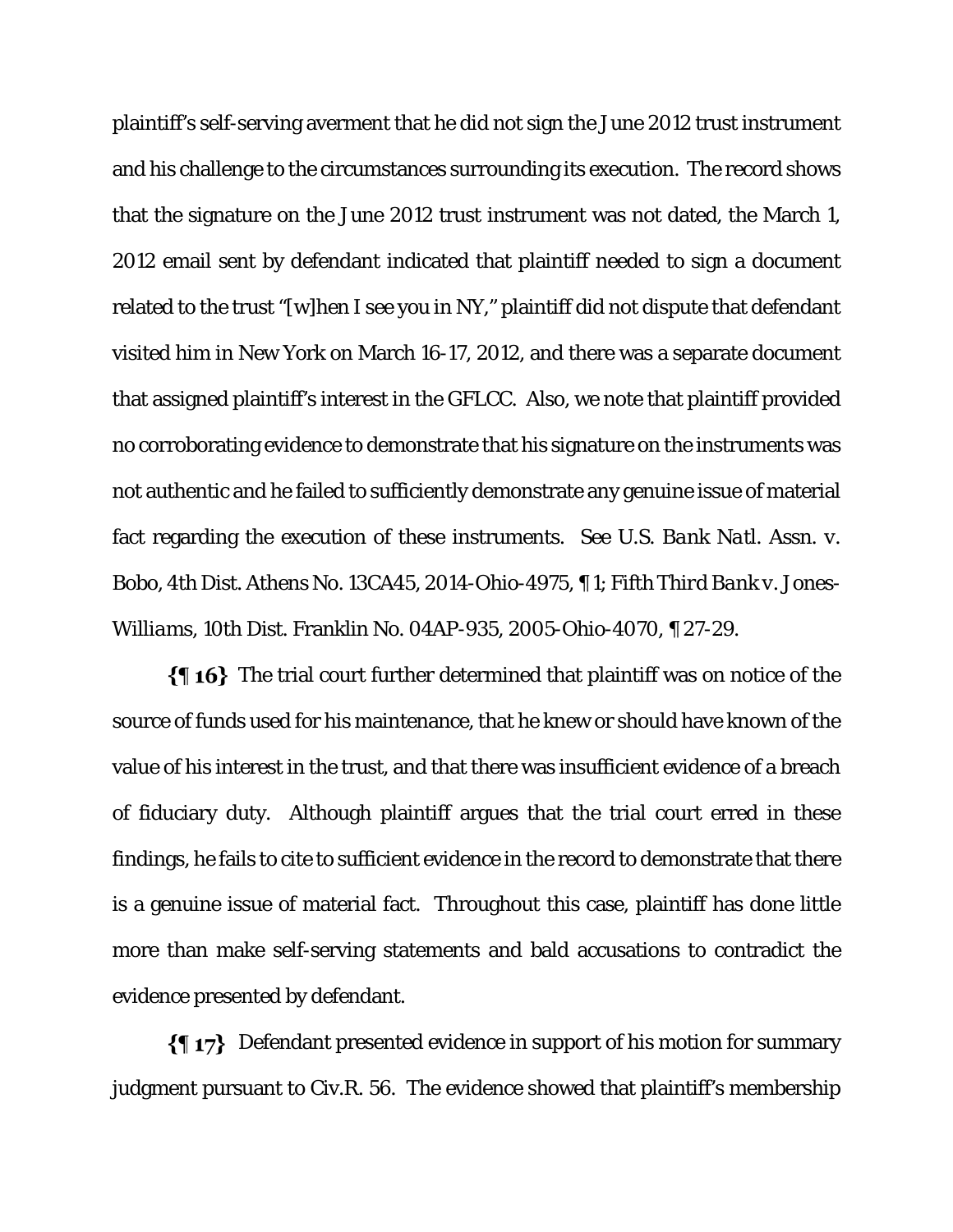interest in the GFLLC was unchanged and that no disbursements had been made from the trust. Rather, funds were provided to plaintiff as advancements from the GFLLC and were treated as interest-free loans. These advancements were added to a loan account kept for plaintiff as part of the financials of the GFLLC. Plaintiff's 29.47 percent interest in the GFLLC remained unchanged.

 $\{\{\,\,\gamma\}\,\}$  Plaintiff acknowledged in the complaint that he was provided with financial statements and balance sheets of the GFLLC, tax forms detailing plaintiff's interest in the GFLLC, and account statements, all of which were consistent with the reporting requirements set forth under R.C. 5808.13(C). In support of the motion for summary judgment, defendant provided supporting documentation reflecting the disclosures that were made to plaintiff. Additionally, plaintiff was provided with a full accounting in January 2015.

Insofar as plaintiff claimed that he believed funds were gifted from his father, as opposed to a loan, the evidence in the record refuted this argument. Plaintiff was informed in the email dated March 1, 2012, that the distributions for his insurance premiums, medical bills, and other expenses were paid by the trusts and/or the GFLLC. As the trial court found, "the Plaintiff's own Exhibit G also dispels his asserted belief that his father was paying his medical and other bills out of his own funds as a gift."

 $\{\P$  20} Our de novo review of the matter reflects that defendant satisfied his initial burden of identifying specific facts in the record that demonstrate an entitlement to summary judgment under Civ.R. 56. Plaintiff made self-serving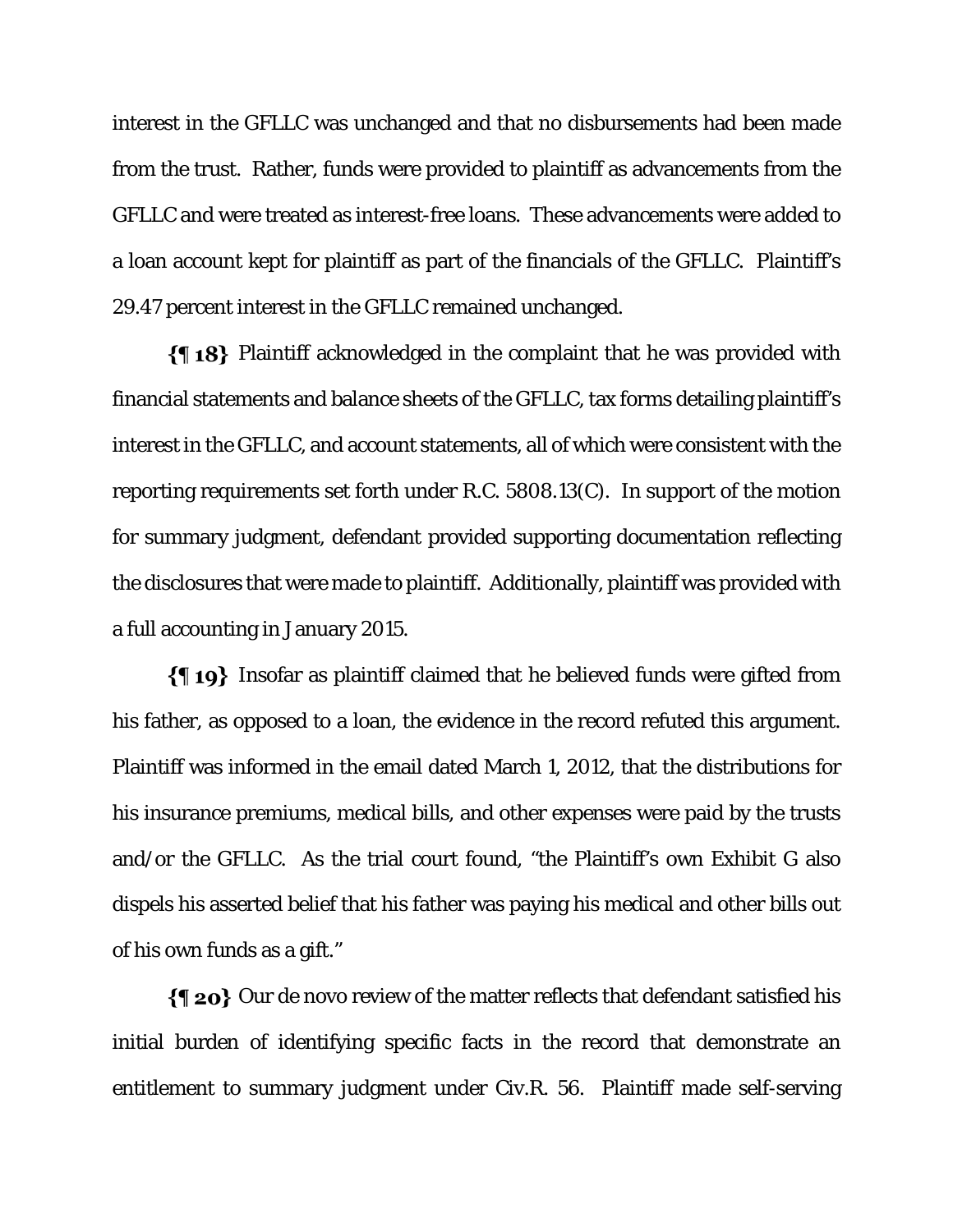assertions that are contradicted by the record, and he fails to point to any specific facts that give rise to any breach of fiduciary duty or that support his claims for removal of defendant as trustee, an accounting, or modification or termination of the trusts. A nonmovant may not rely on his own unsupported and self-serving assertions, offered by way of affidavit and without corroborating materials, to defeat a well-supported motion for summary judgment. *Brehm v. MacIntosh Co.*, 10th Dist. Franklin No. 19AP-19, 2019-Ohio-5322, ¶ 36, citing *Eichenberger v. Tucker*, 10th Dist. Franklin No. 12AP-515, 2013-Ohio-805, ¶ 9; *Merino v. Levine Oil Ents., L.L.C.*, 2019-Ohio-205, 131 N.E.3d 368, ¶ 36 (7th Dist.). Plaintiff failed to set forth sufficient evidence to meet his reciprocal burden pursuant to Civ.R. 56 and demonstrate a genuine issue of material fact regarding his claims.

After reviewing the record in the light most favorable to plaintiff, we conclude that defendant is entitled to summary judgment. Appellant's assignment of error is overruled.

 $\{\P 22\}$  Judgment affirmed.

It is ordered that appellee recover from appellant costs herein taxed.

The court finds there were reasonable grounds for this appeal.

It is ordered that a special mandate issue out of this court directing the common pleas court, probate division, to carry this judgment into execution.